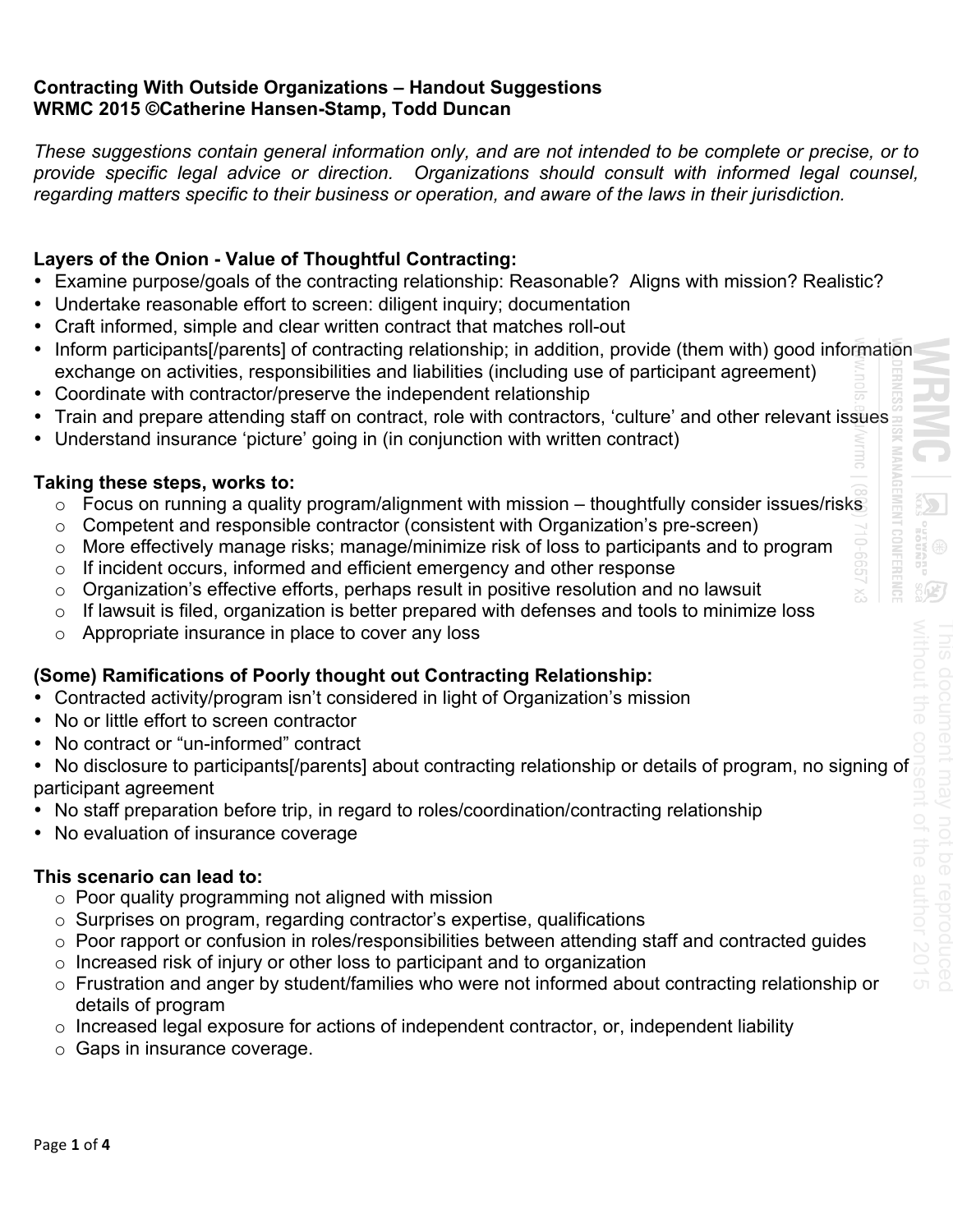## **Thoughts on Screening Contractors**

**Reasonable ("diligent") Inquiry:** Even though, generally, an organization should have no liability for the acts of its independent contractors, there are exceptions (see the slide presentation). One of those is that an organization has a duty to exercise reasonable care to select a competent contractor (and resulting liability for "negligent selection" of a contractor if found to have breached the duty). The endeavor is to determine if you have a contractor competent to conduct the services (fulfilling the duty is important for both practical and legal reasons (see p. 1)). Conducting reasonable screening/vetting is in an effort to have a reasonable basis for determining competency. What is 'reasonable'? This is an objective standard (what would an organization in the same or similar circumstances do to determine competency). What is "reasonable" in any given case can be measured (in court litigation, typically via the testimony of an expert) by, e.g.: practices engaged in by other programs in the industry, applicable accreditation standards or practices, any state laws or regulations, direction from published case law.

The following is an example (not exclusive) of some potential areas of inquiry when screening contractors.

**MANAGEMENT** 

BUNHEI

## **Company Business and Contact Information** – relevant details

## **Company Operations**

- Required/voluntary licensing or accreditation associated details, compliance, revocation, etc.
- Permits (company or guide) required or other associated details, compliance, revocation, etc.
- Liability Insurance carrier, types and amounts; ability to add additional insured endorsement
- Internal policies or operational standards including risk management plan, emergency response plan, etc.
- Internal or External reviews details

#### **Staff**

- Staff hiring and selection criteria (required certifications, licenses, amount/type of experience, etc.)
- Background or sexual offender registry check
- Staff to participant ratios
- Staff hired as employees or independent contractors; use of volunteers
- Details (timing, substance) of staff training
- Workers' Compensation coverage

# **Equipment (slightly different for Animals)**

- Description of equipment (including safety equipment) used
- Equipment use, inspection, maintenance, repair, storage and retirement (and assoc. documentation)
- Equipment policies in accordance with manufacturer's recommendations?
- Students instructed on proper use describe
- Communication devices: use, reliability, etc.

# **Transportation**

- Description of means of transport used (make, model, year) own or lease
- Insurance and licensing for vehicle/plane/other and operator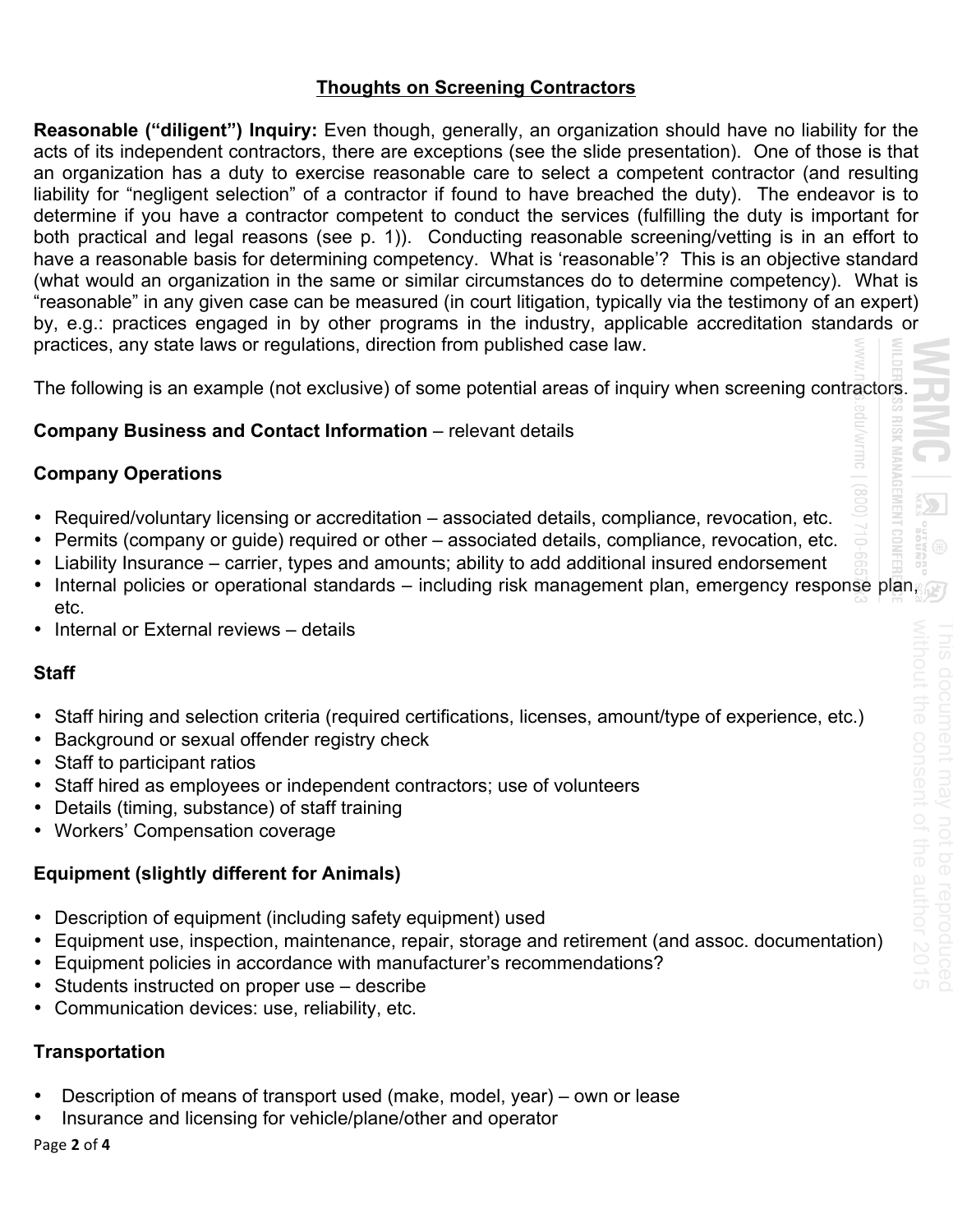- maintenance and inspection details
- Seatbelts or other safety equipment
- Operator experience and training required; background checked details

#### **Participants**

- Student orientation and appropriate details
- Supervised/unsupervised times description
- Student instruction, sequencing and appropriate details

#### **Emergency Response**

- Emergency response plan describe or attach. Associated staff training on it
- Plan for student separation from program in event of behavioral issues or other
- Staff understanding re: definitive care (location, directions); ability to respond in remote locations
- Pre-coordination/compliance with public authorities (land managers, SAR, etc.) re: emergency response plans

## **Serious Incident History**

X yr. history for serious incidents, seeking appropriate details (fatality or serious injury, whether or not hospitalization involved; how matters resolved, etc.)

**Premises/Site/Route selection** (if company uses premises or selects a site (either land or water) for the activity):

- For onsite programming (buildings, facilities, grounds) inspection and maintenance
- Premises/site/route selection process (for various activities)
- Opportunity for quide or leader to evaluate conditions/hazards that may affect the location or nature of the activity (and allow for change, cancellation, etc.)

**Follow up reports from Organization attending staff.** Documenting appropriate areas vis a vis their actual experience with, and observation of the contractor, post program. This can be the basis for "retrovetting" (building a record of your organization's repeated internal vetting).

## **Written Contract**

- **Legal Issues:**
- **Preliminary: factors affecting preliminary enforceability:**

Mutual Assent or Agreement – "meeting of the minds" (no coercion, duress or fraud) Legal Consideration (bargained for exchange) Legal Competency Contract 'purpose' not prohibited by law

• **Other:** substantive law related to enforceability of other contract provisions (indemnity, defense, release, etc.)